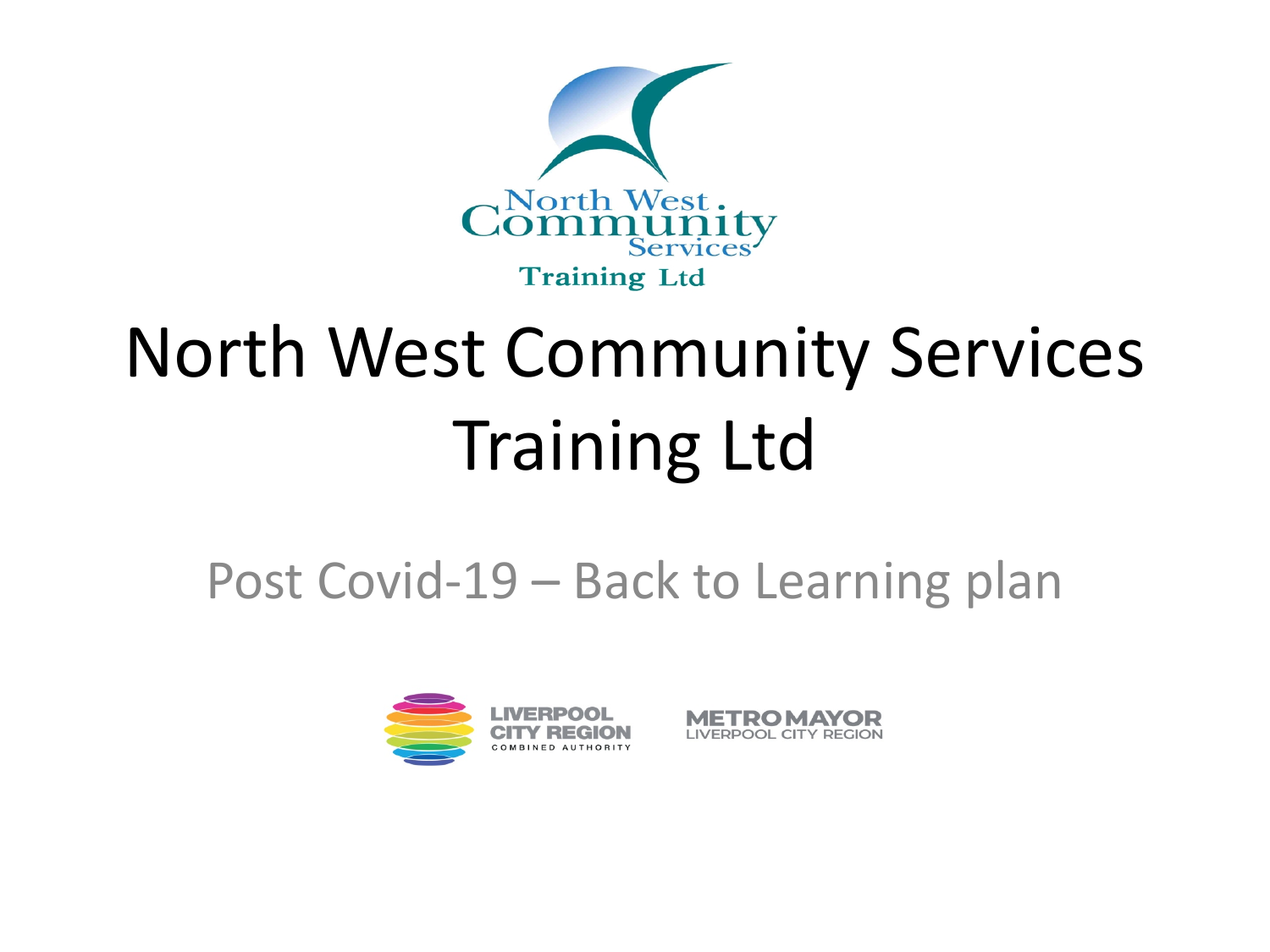## Back to Learning

- Current Operational Status Update
- Functional Skills & Apprenticeship Standards Updates
- Returning to work preparations
- Covid-19-Secure Workplaces
- Contact details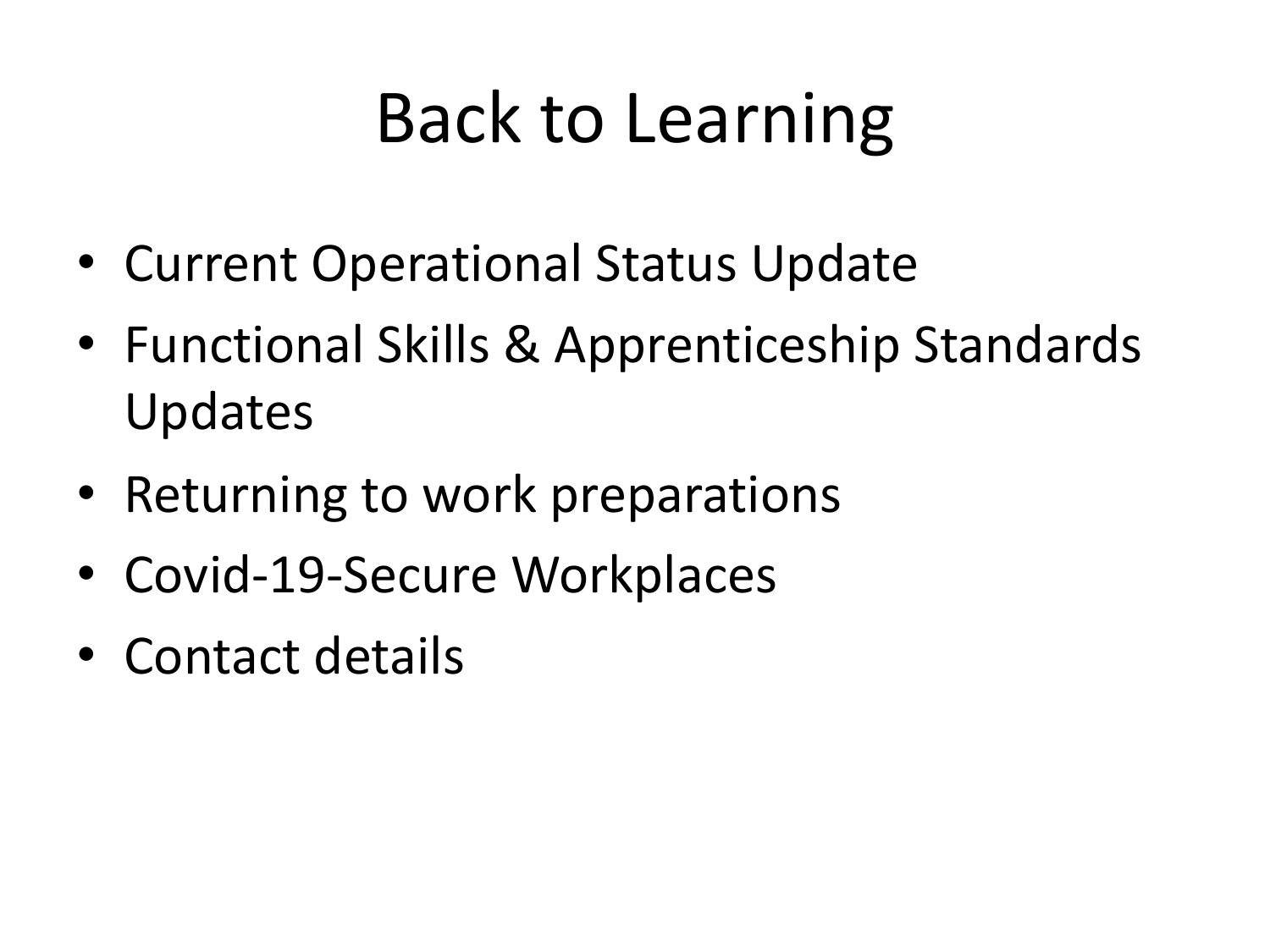## Current Operational Status

- NWCS training centres are currently closed. Reception is staffed remotely between 08.00-17.00 Monday to Friday 0151 521 5888.
- NWCS staff are operating all services remotely from their homes.
- Pre lockdown we set a target for all learners to be on or ahead of their learning targets as we come out of lockdown at the end of summer. We are immensely proud of our learners progress and the teachers, trainers and support staff for their guidance.
- NWCS has remained fully operational by remote means throughout the lockdown period. Tutors are offering teaching and support visits, using a variety of learning resources such as ePortfolio, eAssessor texts, email, Zoom & Teams to host learning and support/review sessions.
- NWCS learners have been delivered loan technology to their homes for use in accessing teaching sessions and to assist them in completing their off-the-job learning tasks and assignments.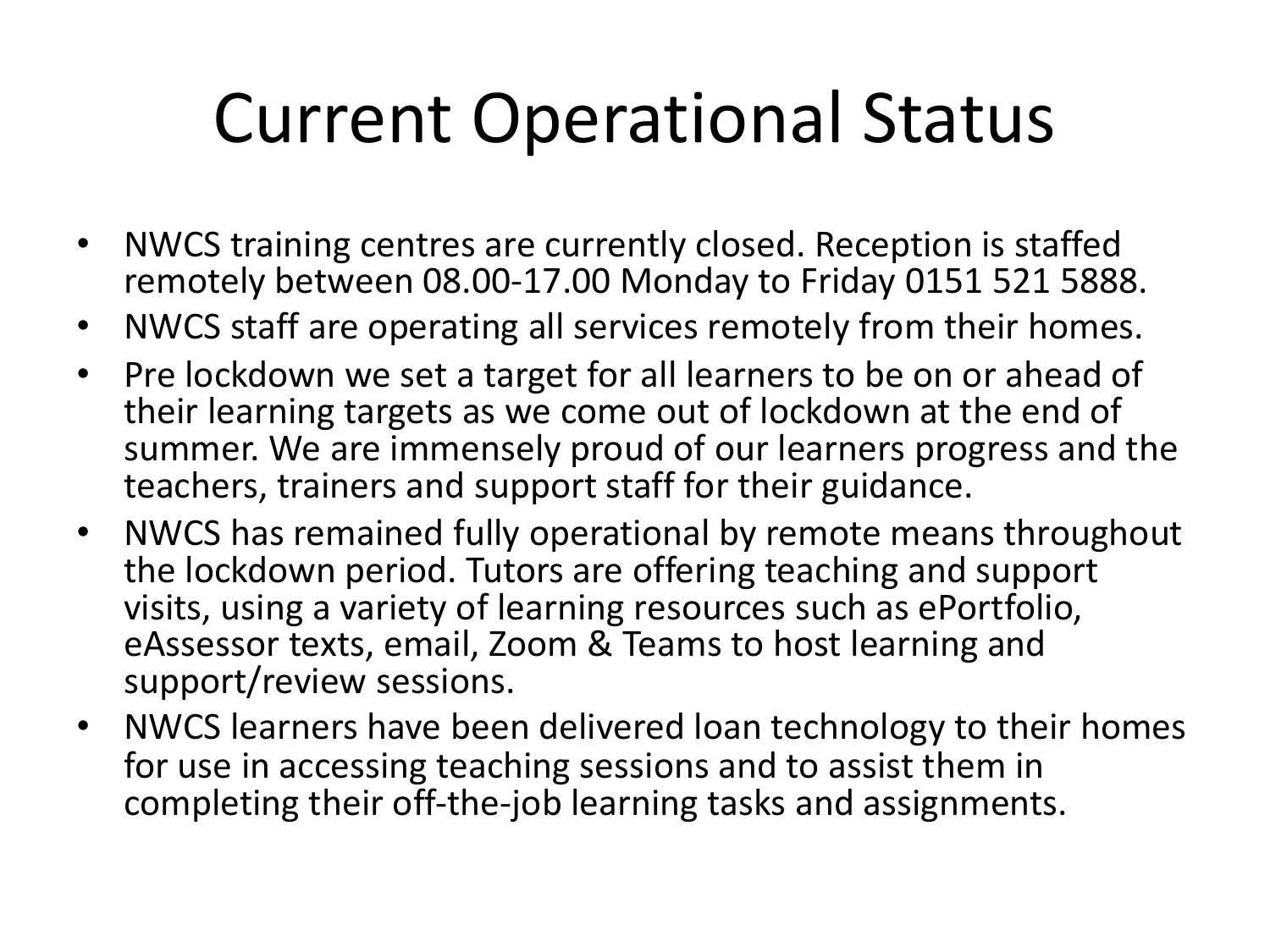## Current Operational Status cont.

- NWCS concluded the 18/19 contract year with a 78% success rate. This is one of the highest within ILPs in the Liverpool City Region.
- NWCS have arranged for learners who experienced financial hardship through the pandemic to work with a trust that supports young people 14-25.
- NWCS has arranged for learners to benefit from mental health tools and advice from their highly qualified mental health first aid trained staff through remote support sessions.
- Awarding body quality visits have continued throughout the lockdown with NWCS receiving glowing praise for the way that they have supported their learners.
- NWCS have made the decision to close the Huyton learning centre from July 2020. All learning will move to a remote model / take place at the L9 6AW site.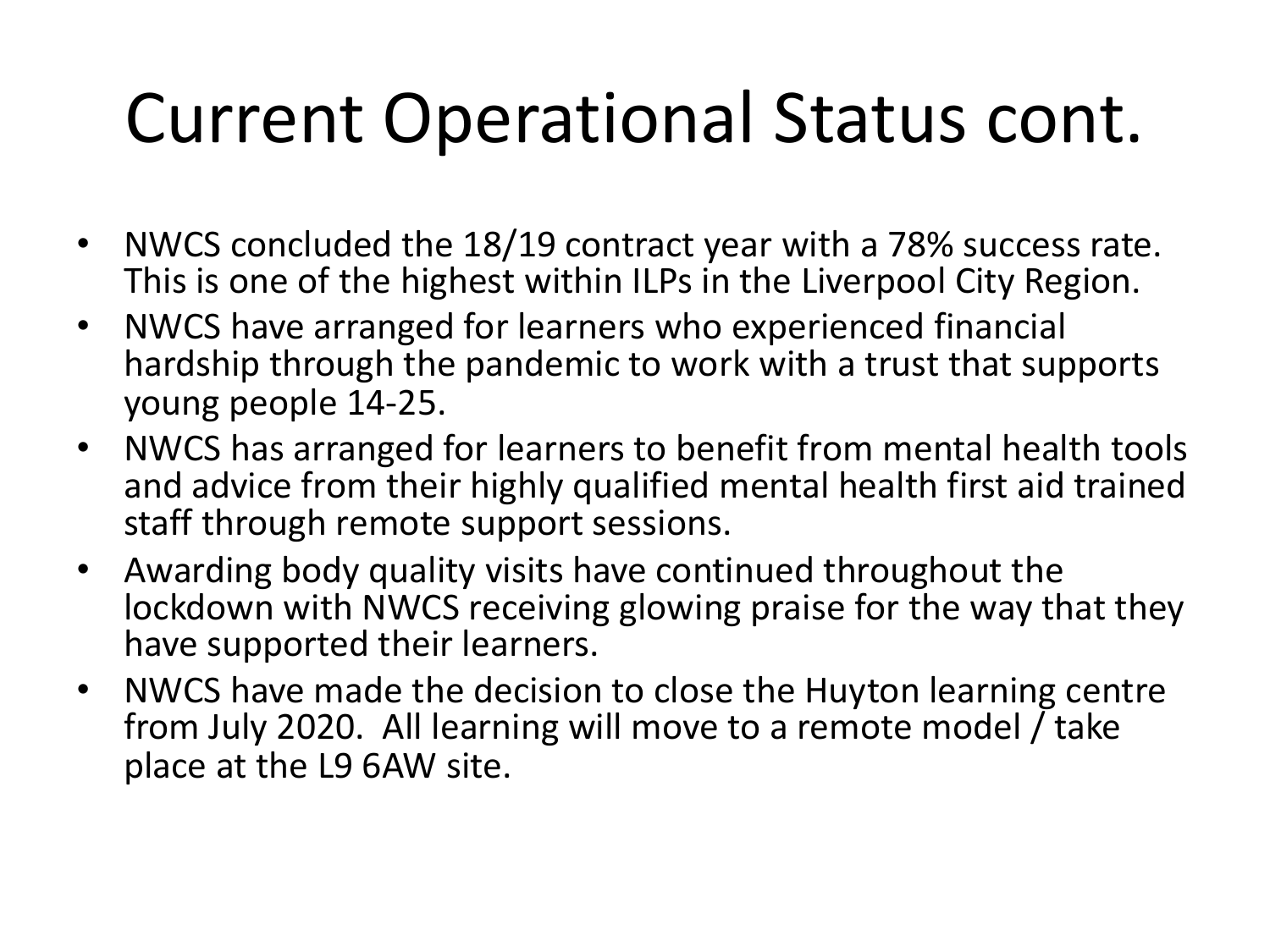### Functional Skills Update

- The pandemic has really impacted upon the delivery of Functional Skills and prevented learners from sitting exams.
- Calculated Assessment Grade (CAG) English, maths and ICT qualifications that fall between 20th March and 31st July, due to learners unable to undertake the final exam.
- Grading Process Involves reviewing evidence from attendance, coursework and mock papers.
- NWCS submitted all evidence by the 19th June deadline to the awarding organisation.
- NWCS have taken advantage of this with all submitted CAG ratified by the awarding body and certificates issued so not to detriment learners.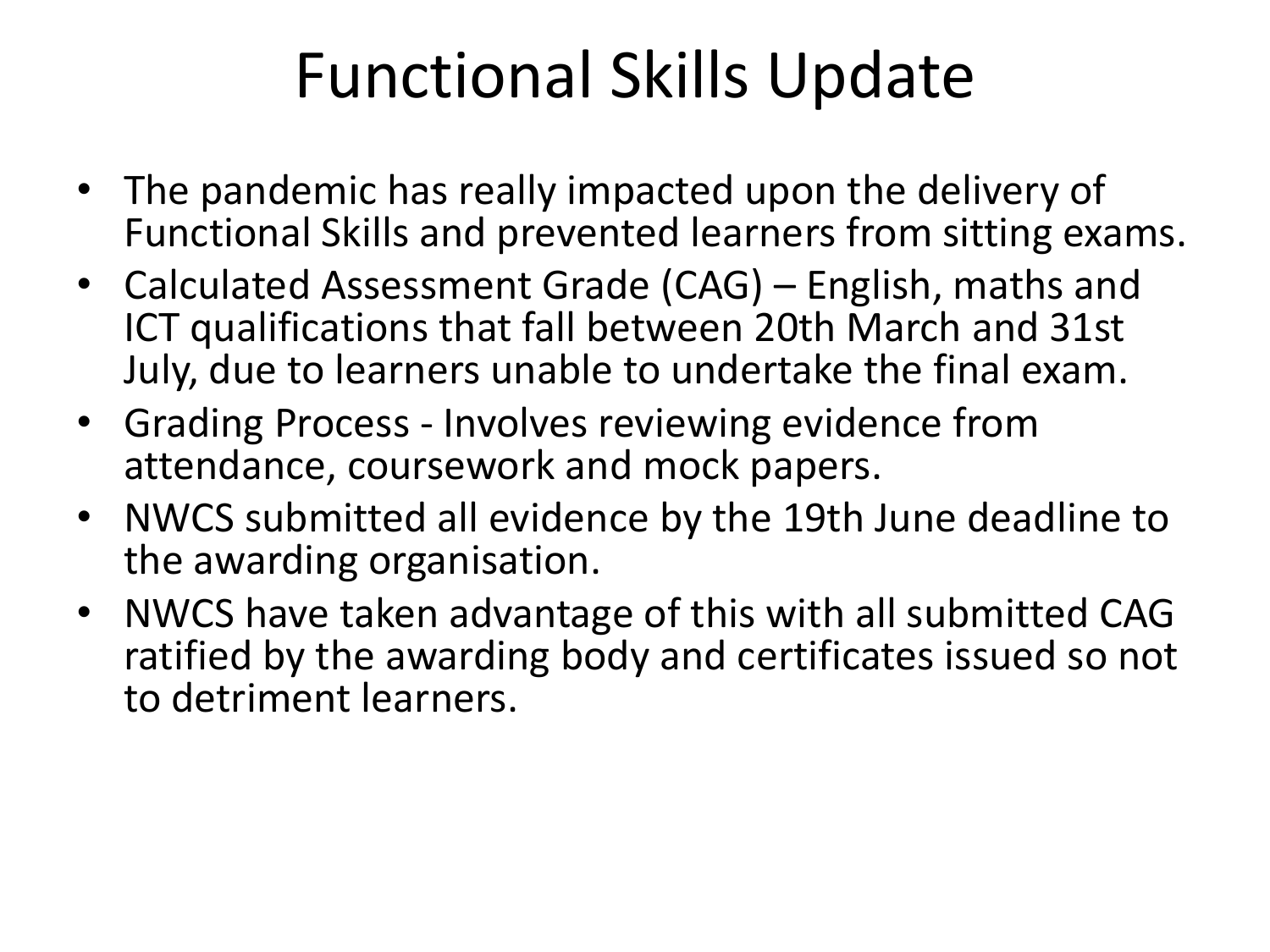#### Apprenticeship Standards

- Apprenticeship Frameworks cease on 31st July 2020 to replaced by Standards.
- NWCS have replaced Business courses (Administration, Customer Service & Team Leading) Childcare & Supporting Teaching & Learning in Schools frameworks with an Apprenticeship Standard.
- NWCS delivery staff have undertaken significant CPD to enable the transition from Frameworks to be seamless.
- NWCS already successfully deliver H&SC level 2 Adult Social Care / level 3 Lead Adult Social care Standards (from January 2019)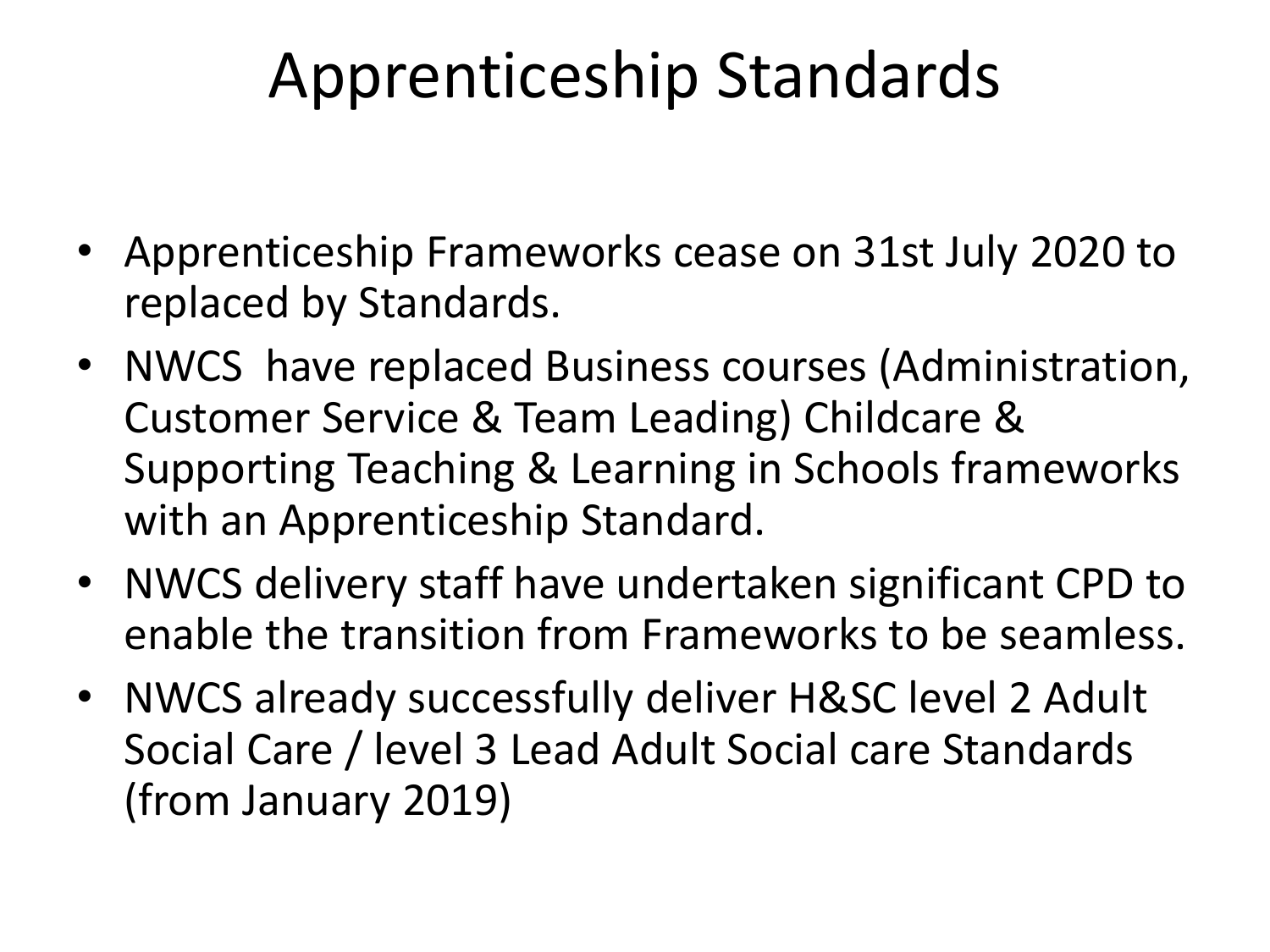#### Frameworks Vs Standards

- Frameworks are taught in centre and assessed in the workplace with 80% of the qualification being based on assessment.
- Standards are partly taught in the centre and partly taught in the workplace. 80% of the standard is taught NOT assessed.
- Not all Standards include the attainment of an actual qualification . A qualification is included in Childcare/H&SC Standards , however not in the Business sectors.
- Standards are subject to End Point Assessment, which differs across sectors. EPA could include situational judgement tests, professional discussions or presentations as to work and competences.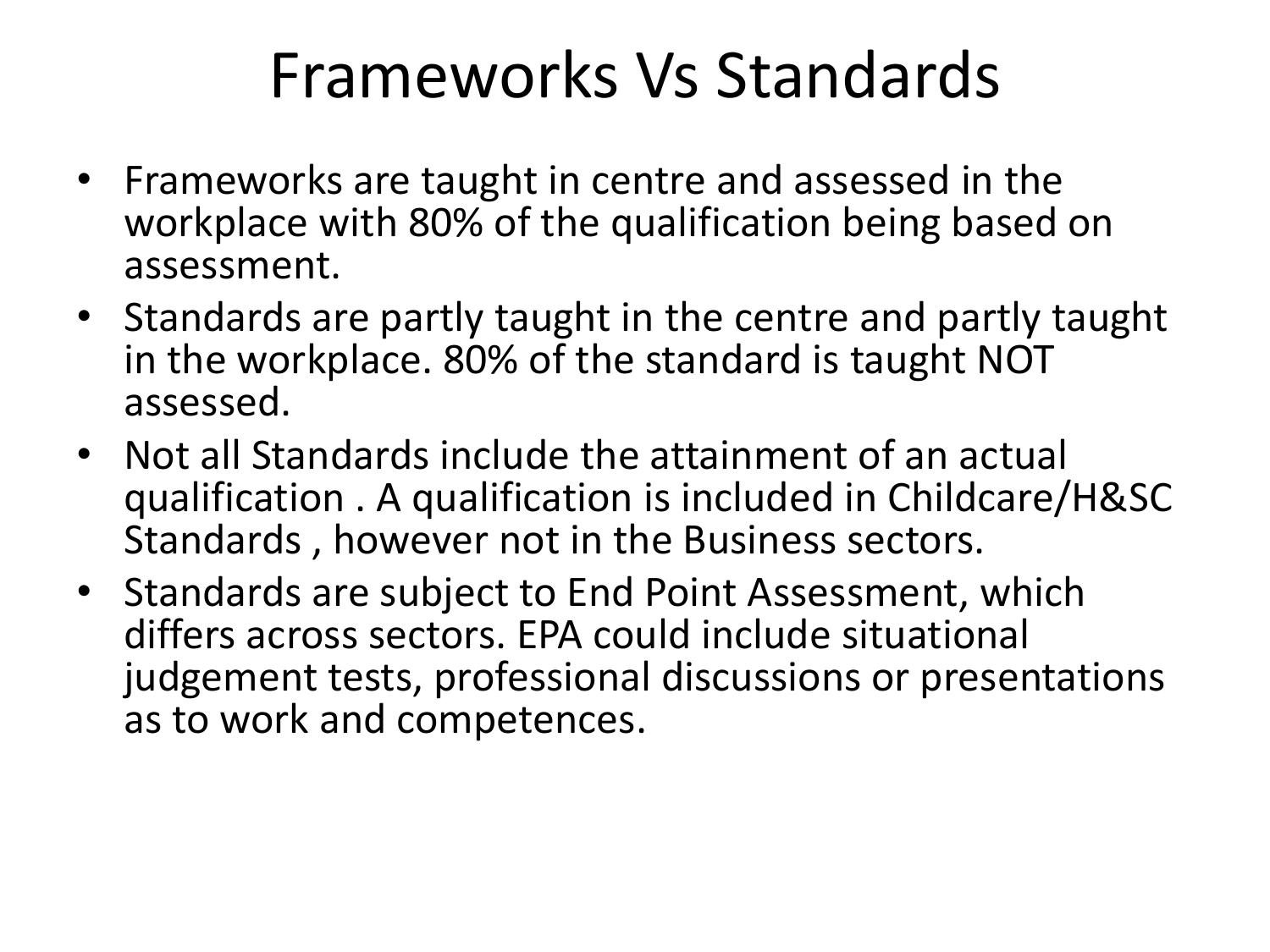#### Frameworks & Standards – Factual differences

- A level 2 standard is set at a higher level than a level 2 framework.
- Apprentices still complete Functional English & maths, however ICT is now removed.
- Standards require more involvement from employers an apprentice cannot complete without employer input throughout, through Gateway and then at End Point Assessment (EPA).
- Employers must commit to supporting 20% off the job requirement for apprentices.
- Apprentices will complete within 15-18 months.
- The Gateway is a 12-week process of agreeing and evidencing competence between the apprentice and provider involving the employer prior to EPA. Employers must agree that the apprentice is ready for gateway.
- EPA is carried out by the End-Point Assessment Organisation (EPAO) Not by NWCS staff.
- Learners can not complete the Apprenticeship Standard unless they complete EPA.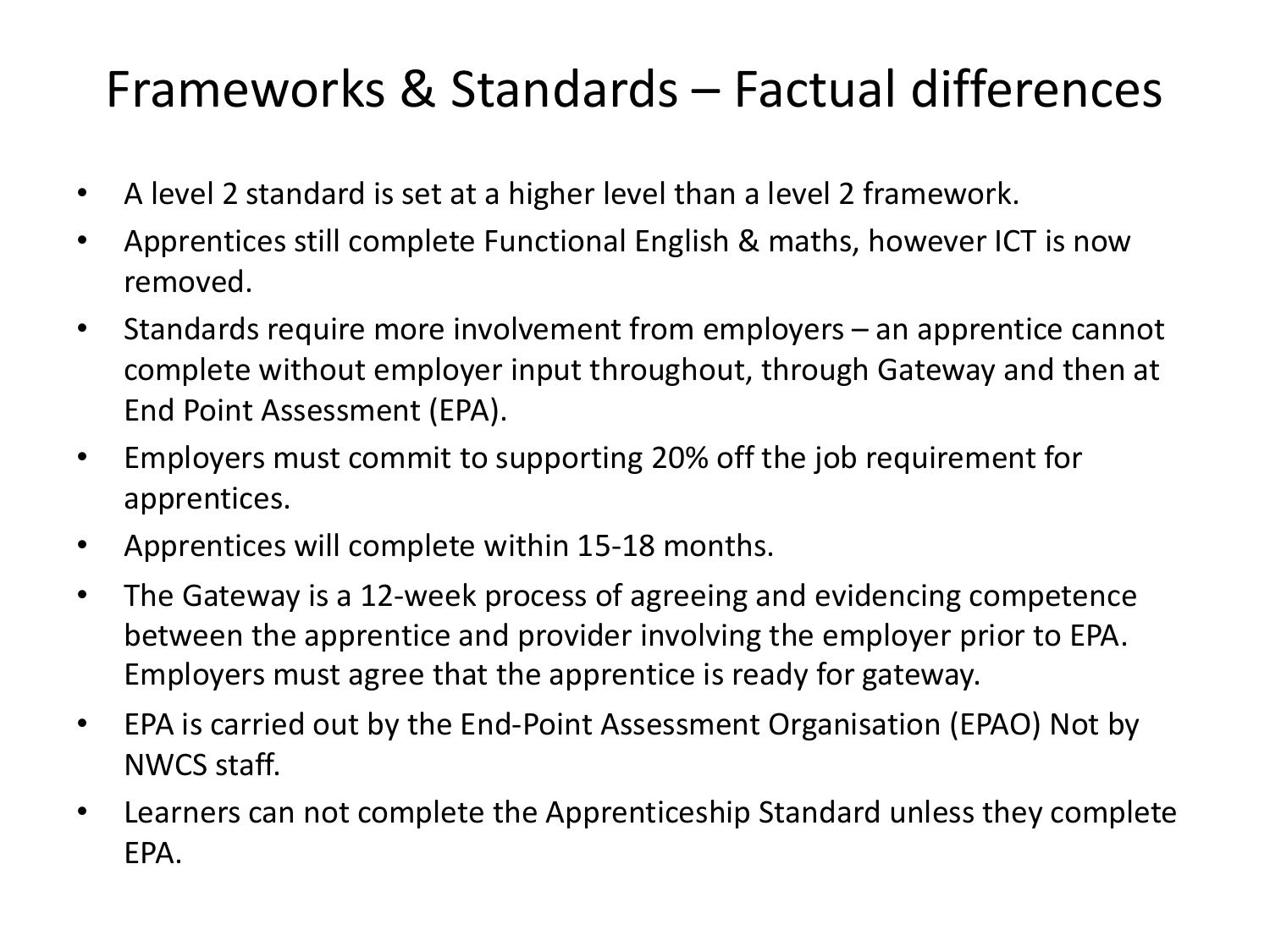## What does a standard involve? Childcare example

- Interview with an employer and or learner with a sector specialist.
- Initial & diagnostic assessment.
- On-boarding of the apprentice (Induction)
- Training of the professional skills knowledge and behaviours.
- Assessment for the qualification.
- Teaching of Functional skills.
- Continuous training plan targeting and reviews.
- Completion of qualification and Functional Skills.
- Apprentice arrives at Gateway.
- End point assessment (EPA) with the external awarding organisation (AO)
- Upon completion, learners will benefit from specific IAG and discuss progression to higher levels.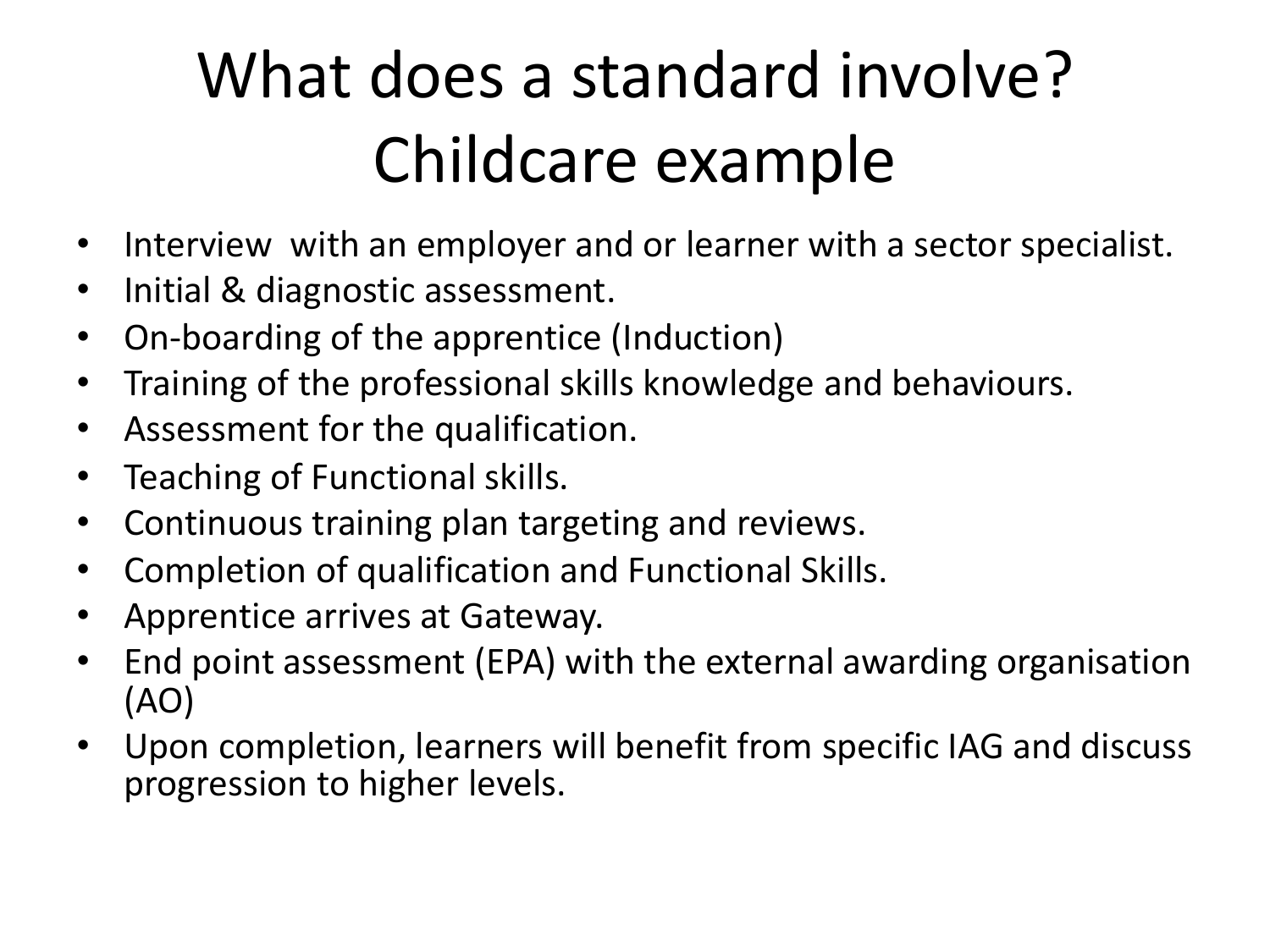### Coronavirus (COVID-19) EPA update

- Working with our chosen EPAO, NWCS have ensured that:
- We're committed to supporting our learners every step of the way. During these challenging times, we're proud to demonstrate that commitment and offer you more when it comes to EPA.
- Continue to support you digitally.
- To keep end-point assessment accessible and on track, we've proactively worked with our EPAOs to enable flexibilities and expanded our digital solutions so that all assessments can now take place remotely.
- Our digital first approach allowed us to respond quickly to the changing situation presented by COVID-19 and meet the needs of providers, employers and apprentices, with proctoring successfully implemented straight away.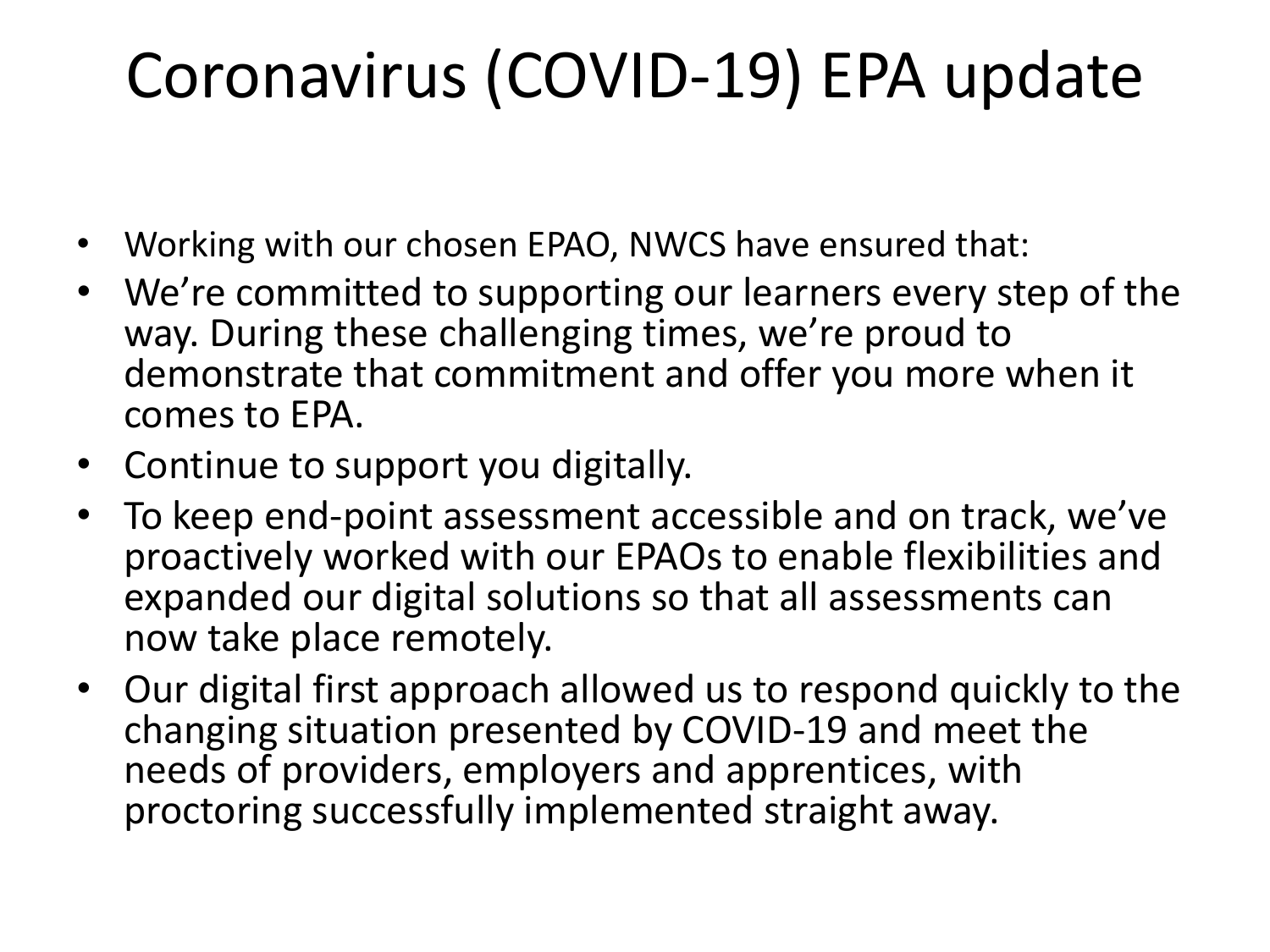### Returning to Learning Preparation

- NWCS will resume a full centre-based delivery again early October following the half-term school holidays.
- Prior to this we will commence some face-to-face support and teaching in "bubbles" (small fixed groups) for those who identify the need.
- Covid-Secure Risk Assessments are ratified and in place.
- NWCS will require employers risk assessments for visitors and mutual-agreement before we can resume on-site training, observations and visits with learners. These and Covid-related queries should be sent to paul- sheron@nwcsltd.uk
- It is important to us to have the peace of mind that our covid-secure arrangements for staff, learners and visitors exceed basic compliance.